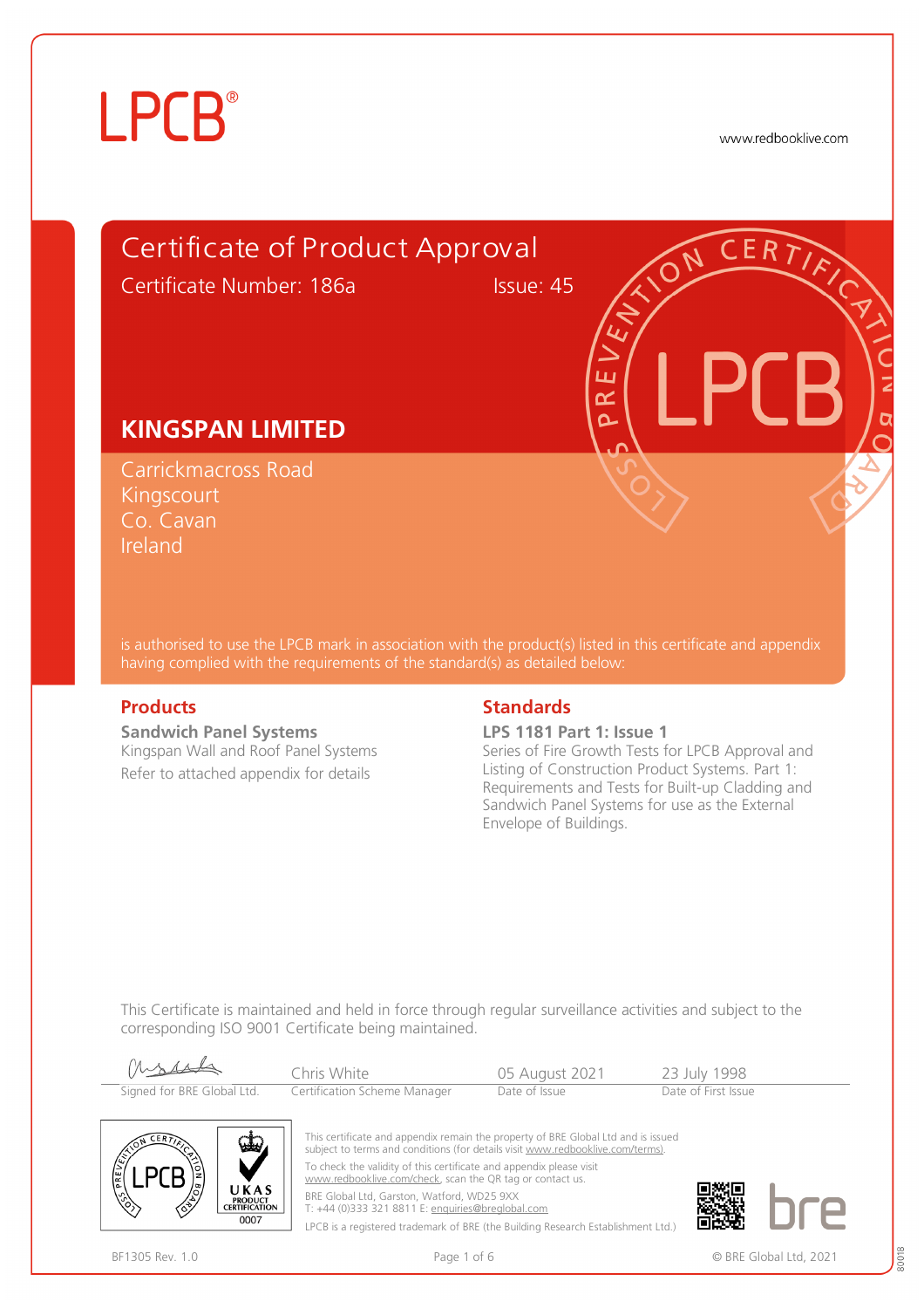### Appendix to Certificate No: 186a Issue: 45 **KINGSPAN LIMITED**

| <b>Product Name</b>                         | <b>Thickness</b><br>(mm) | Specification<br><b>Wall Panel</b><br><b>Orientation</b><br>(H/V)<br>(Note 1) | Kingspan<br>Model<br>Specificati<br>on Ref<br>(Note 2) | Fire<br>Resistance<br>Integrity /<br><b>Insulation</b><br>(min) | LPS 1181-1<br>Grade | Core<br><b>Material</b><br>(Note 3) | <b>LPCB</b><br>Ref. No. |
|---------------------------------------------|--------------------------|-------------------------------------------------------------------------------|--------------------------------------------------------|-----------------------------------------------------------------|---------------------|-------------------------------------|-------------------------|
| Kingspan KS1000 RW<br>(roof and wall panel) | $30 - 150$               | V or H                                                                        | 17 Rev 7                                               |                                                                 | EXT-B               | Ecosafe<br>PIR                      | 186a/42                 |
| Kingspan KS1000 RW<br>(wall panel)          | $40 - 150$               | $\vee$                                                                        | 17 Rev 7                                               | 144/18                                                          | $EXT-415$           | Ecosafe<br>PIR                      | 186a/38                 |
| Kingspan KS1000 RW<br>(wall panel)          | $40 - 150$               | Н                                                                             | 17 Rev 7                                               | 145/18                                                          | $EXT-415$           | Ecosafe<br><b>PIR</b>               | 186a/38                 |
| Kingspan KS1000 RW<br>(wall panel)          | $40 - 150$               | Н                                                                             | 17 Rev 7                                               | 62/19                                                           | $EXT-A15$           | Ecosafe<br>PIR                      | 186a/38                 |
| Kingspan KS1000<br>RW/FW30 (wall panel)     | $80 - 150$               | $\vee$                                                                        | 17 Rev 7                                               | 120/30                                                          | $EXT-A30$           | Ecosafe<br>PIR                      | 186a/40                 |
| Kingspan KS1000<br>RW/FW30 (wall panel)     | $100 - 150$              | $\vee$                                                                        | 17 Rev 7                                               | 241/43                                                          | $EXT-A30$           | Ecosafe<br>PIR                      | 186a/40                 |
| Kingspan KS2000 RW<br>(roof panel)          | $30 - 150$               |                                                                               | 27 Rev 3                                               |                                                                 | EXT-B               | Ecosafe<br><b>PIR</b>               | 260a/69                 |
| Kingspan KS1000 SF<br>(roof and wall panel) | $30 - 150$               | VorH                                                                          | 19 Rev 5                                               |                                                                 | EXT-B               | Ecosafe<br>PIR                      | 186a/43                 |
| Kingspan KS1000 SF<br>(wall panel)          | $40 - 150$               | $\vee$                                                                        | 19 Rev 5                                               | 144/18                                                          | EXT-A15             | Ecosafe<br>PIR                      | 186a/39                 |
| Kingspan KS1000<br>SF/FW30 (wall panel)     | $100 - 150$              | $\vee$                                                                        | 19 Rev 5                                               | 241/43                                                          | $EXT-A30$           | Ecosafe<br><b>PIR</b>               | 186a/41                 |
| Kingspan KS1000 BU<br>(roof and wall panel) | $30 - 150$               | $\vee$                                                                        | 5 Rev 6                                                | $\overline{a}$                                                  | EXT-B               | Ecosafe<br>PIR                      | 186a/46                 |
| Kingspan KS1000 LJ<br>(wall panel)          | 60-150                   | $\vee$                                                                        | 4 Rev 5                                                | $\overline{a}$                                                  | EXT-B               | Ecosafe<br>PIR                      | 186a/44                 |
| Kingspan KS1000 LJ<br>(roof panel)          | $80 - 150$               |                                                                               | 4 Rev 5                                                |                                                                 | EXT-B               | Ecosafe<br>PIR                      | 186a/45                 |

This Certificate is maintained and held in force through regular surveillance activities and subject to the corresponding ISO 9001 Certificate being maintained.

Mossel Chris White 205 August 2021 23 July 1998<br>
Certification Scheme Manager Date of Issue Date of First Issue Signed for BRE Global Ltd.. Certification Scheme Manager



This certificate and appendix remain the property of BRE Global Ltd and is issued subject to terms and conditions (for details visit [www.redbooklive.com/terms\)](http://www.redbooklive.com/terms)). To check the validity of this certificate and appendix please visit

[www.redbooklive.com/check,](http://www.redbooklive.com/check) scan the QR tag or contact us.

BRE Global Ltd, Garston, Watford, WD25 9XX

T: +44 (0)333 321 8811 E: [enquiries@breglobal.com](mailto:enquiries@breglobal.com)

LPCB is a registered trademark of BRE (the Building Research Establishment Ltd.)

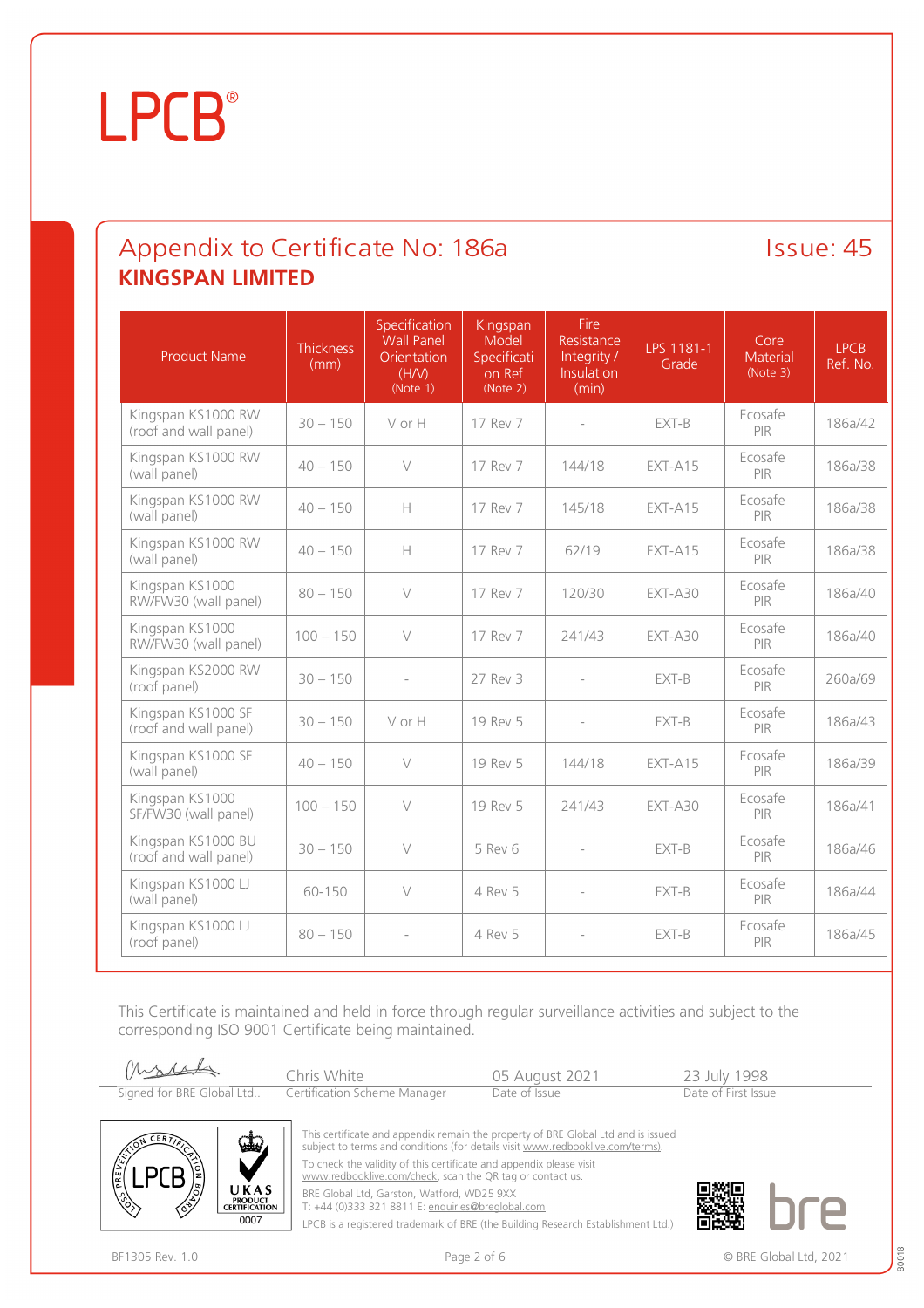### Appendix to Certificate No: 186a Issue: 45 **KINGSPAN LIMITED**

| <b>Product Name</b>                                                                                                                                                        | <b>Thickness</b><br>(mm) | Specification<br><b>Wall Panel</b><br>Orientation<br>(H/V)<br>(Note 1) | Kingspan<br>Model<br>Specificati<br>on Ref<br>(Note 2) | Fire<br>Resistance<br>Integrity /<br><b>Insulation</b><br>(min) | LPS 1181-1<br>Grade | Core<br>Material<br>(Note 3) | <b>LPCB</b><br>Ref. No. |
|----------------------------------------------------------------------------------------------------------------------------------------------------------------------------|--------------------------|------------------------------------------------------------------------|--------------------------------------------------------|-----------------------------------------------------------------|---------------------|------------------------------|-------------------------|
| Kingspan KS1000 TS<br>(roof panel)                                                                                                                                         | $30 - 150$               |                                                                        | 12 Rev 4                                               |                                                                 | EXT-B               | Ecosafe<br>PIR               | 186a/47                 |
| Kingspan KS2000 TS<br>(roof panel)                                                                                                                                         | $30 - 150$               |                                                                        | 28 Rev 2                                               |                                                                 | EXT-B               | Ecosafe<br>PIR               | 260a/68                 |
| Kingspan KS500 Zip &<br><b>KS1000 Zip</b><br>(roof panel)                                                                                                                  | $45 - 147$               |                                                                        | 8 Rev 10                                               |                                                                 | EXT-B               | Ecosafe<br><b>PIR</b>        | 260a/54                 |
| Kingspan KS1000 LP<br>(roof panel)                                                                                                                                         | $45 - 115$               |                                                                        | 2 Rev 5                                                |                                                                 | EXT-B               | Ecosafe<br>PIR               | 279a/65                 |
| Kingspan KS1000 CR<br>(roof panel)                                                                                                                                         | $45 - 115$               |                                                                        | 3 Rev 5                                                |                                                                 | EXT-B               | Ecosafe<br><b>PIR</b>        | 279a/66                 |
| Kingspan KS1000 DR<br>(wall panel)                                                                                                                                         | $40 - 100$               | $\vee$                                                                 | 29 Rev 3                                               | $\overline{a}$                                                  | EXT-B               | Ecosafe<br><b>PIR</b>        | 279a/16                 |
| Kingspan KS1000 DR<br>(wall panel)                                                                                                                                         | $80 - 100$               | $\vee$                                                                 | 29 Rev 3                                               | 79/28                                                           | $EXT-ASO$           | Ecosafe<br><b>PIR</b>        | 279a/36                 |
| Kingspan KS1000 DR<br>(roof panel)                                                                                                                                         | $40 - 100$               |                                                                        | 29 Rev 3                                               | $\overline{\phantom{a}}$                                        | EXT-B               | Ecosafe<br><b>PIR</b>        | 279a/34                 |
| Kingspan KS1000 TD<br>(roof panel)                                                                                                                                         | $34 - 120$               |                                                                        | 30 Rev 4                                               |                                                                 | EXT-B               | Ecosafe<br>PIR               | 279a/29                 |
| Kingspan KS600 -1200<br>MR, FL, FL-S, EB, WV,<br>MM, CX, PL,<br>Benchmark Evolution,<br>Optimo & KS1000 TL,<br>Benchmark Louvre DW<br>& Benchmark Curve DW<br>(wall panel) | $45 - 150$               | VorH                                                                   | 18 Rev<br>12                                           |                                                                 | EXT-B               | Ecosafe<br><b>PIR</b>        | 260a/37                 |

This Certificate is maintained and held in force through regular surveillance activities and subject to the corresponding ISO 9001 Certificate being maintained.





This certificate and appendix remain the property of BRE Global Ltd and is issued subject to terms and conditions (for details visit [www.redbooklive.com/terms\)](http://www.redbooklive.com/terms)). To check the validity of this certificate and appendix please visit

[www.redbooklive.com/check,](http://www.redbooklive.com/check) scan the QR tag or contact us.

BRE Global Ltd, Garston, Watford, WD25 9XX

T: +44 (0)333 321 8811 E: [enquiries@breglobal.com](mailto:enquiries@breglobal.com)

LPCB is a registered trademark of BRE (the Building Research Establishment Ltd.)

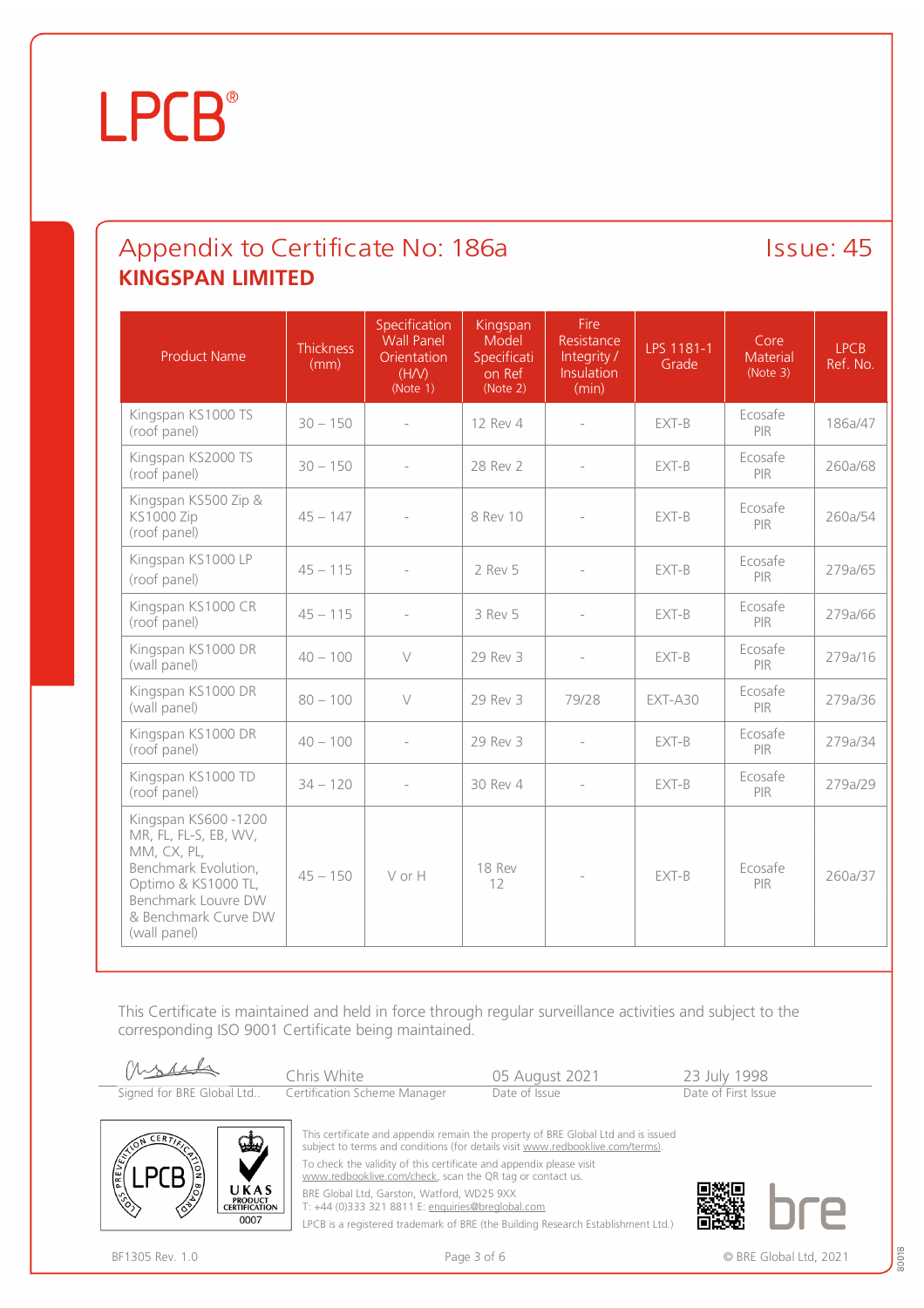#### Appendix to Certificate No: 186a Issue: 45 **KINGSPAN LIMITED**

| <b>Product Name</b>                                                                                                                                                       | <b>Thickness</b><br>(mm) | Specification<br><b>Wall Panel</b><br>Orientation<br>(H/V)<br>(Note 1) | Kingspan<br>Model<br>Specificati<br>on Ref<br>(Note 2) | Fire<br>Resistance<br>Integrity /<br>Insulation<br>(min) | LPS 1181-1<br>Grade | Core<br><b>Material</b><br>(Note 3) | <b>LPCB</b><br>Ref. No. |
|---------------------------------------------------------------------------------------------------------------------------------------------------------------------------|--------------------------|------------------------------------------------------------------------|--------------------------------------------------------|----------------------------------------------------------|---------------------|-------------------------------------|-------------------------|
| Kingspan KS600-1200<br>MR, FL, FL-S, EB, WV,<br>MM, CX, PL,<br>Benchmark Evolution,<br>Optimo & KS1000 TL,<br>Benchmark Louvre DW<br>& Benchmark Curve DW<br>(wall panel) | $70 - 150$               | $\vee$                                                                 | 18 Rev<br>12                                           | 40/15                                                    | $FXT-A15$           | Ecosafe<br><b>PIR</b>               | 260a/36                 |
| Kingspan KS600 -1000<br>MR, FL, FL-S, EB, WV,<br>MM, CX, PL,<br>Benchmark Evolution,<br>Optimo & KS1000 TL,<br>(wall panel)                                               | $100 - 150$              | $\vee$                                                                 | 18 rev<br>12                                           | 132/28                                                   | $EXT-A30$           | Ecosafe<br><b>PIR</b>               | 260a/64                 |
| Kingspan KS600 - 1000<br>LS - MR, FL, EB, WV,<br>MM or CX profile<br>options<br>(wall panel)                                                                              | $80 - 150$               | VorH                                                                   | 9 Rev 7                                                |                                                          | EXT-B               | Ecosafe<br>PIR                      | 260a/67                 |
| Kingspan KS600 - 1000<br>Benchmark Render DW<br>(wall panel)                                                                                                              | $45 - 100$               | V or H                                                                 | 20 Rev 3                                               |                                                          | EXT-B               | Ecosafe<br>PIR                      | 260a/49                 |
| Kingspan KS600 - 1000<br>Benchmark Render DW<br>(wall panel)                                                                                                              | $70 - 100$               | $\vee$                                                                 | 20 Rev 3                                               | 40/15                                                    | $EXT-415$           | Ecosafe<br><b>PIR</b>               | 260a/50                 |
| Kingspan KS600-1000<br>FX (wall panel)                                                                                                                                    | $45 - 100$               | V or H                                                                 | 21 Rev 5                                               |                                                          | EXT-B               | Ecosafe<br><b>PIR</b>               | 260a/53                 |
| Kingspan KS1000<br>EP Energi<br>(wall and roof panel)                                                                                                                     | $68 - 100$               | $\vee$                                                                 | 25 Rev 2                                               |                                                          | EXT-B               | Ecosafe<br>PIR                      | 279a/30                 |

This Certificate is maintained and held in force through regular surveillance activities and subject to the corresponding ISO 9001 Certificate being maintained.





This certificate and appendix remain the property of BRE Global Ltd and is issued subject to terms and conditions (for details visit [www.redbooklive.com/terms\)](http://www.redbooklive.com/terms)). To check the validity of this certificate and appendix please visit

[www.redbooklive.com/check,](http://www.redbooklive.com/check) scan the QR tag or contact us.

BRE Global Ltd, Garston, Watford, WD25 9XX

T: +44 (0)333 321 8811 E: [enquiries@breglobal.com](mailto:enquiries@breglobal.com)

LPCB is a registered trademark of BRE (the Building Research Establishment Ltd.)



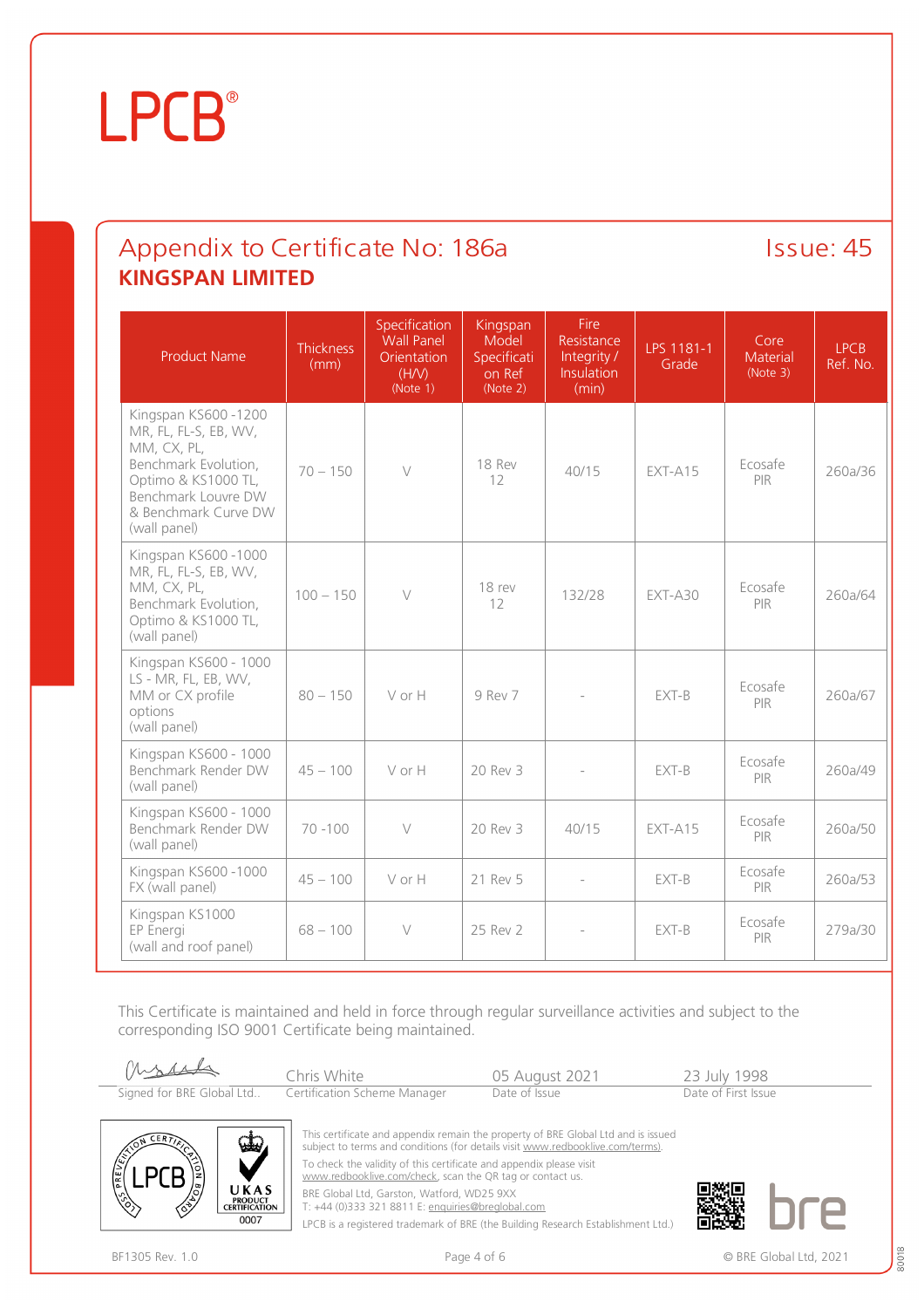### Appendix to Certificate No: 186a Issue: 45 **KINGSPAN LIMITED**

| <b>Product Name</b>                            | <b>Thickness</b><br>(mm) | Specification<br><b>Wall Panel</b><br>Orientation<br>(H/N)<br>(Note 1) | Kingspan<br>Model<br>Specificati<br>on Ref<br>(Note 2) | Fire<br>Resistance<br>Integrity /<br><b>Insulation</b><br>(min) | LPS 1181-1<br>Grade | Core<br>Material<br>(Note 3) | <b>LPCB</b><br>Ref. No. |
|------------------------------------------------|--------------------------|------------------------------------------------------------------------|--------------------------------------------------------|-----------------------------------------------------------------|---------------------|------------------------------|-------------------------|
| Kingspan KS1000 FC<br>(wall and roof panel)    | $34 - 100$               | V or H                                                                 | 16 Rev 6                                               | ÷,                                                              | EXT-B               | Ecosafe<br>PIR               | 279a/39                 |
| Kingspan KS1000 FC<br>(wall panel)             | $68 - 100$               | $\vee$                                                                 | 16 Rev 6                                               | 51/20                                                           | EXT-A15             | Ecosafe<br>PIR               | 279a/40                 |
| Kingspan KS1000 FC<br>(wall panel)             | 100                      | $\vee$                                                                 | 16 Rev 6                                               | 118/31                                                          | $EXT-ASO$           | Ecosafe<br><b>PIR</b>        | 279a/41                 |
| Kingspan Benchmark<br>Metallic ACM Tray        | $95 - 150$               | V or H                                                                 | 26 Rev 6                                               | $\overline{\phantom{a}}$                                        | EXT-B               | Ecosafe<br><b>PIR</b>        | 260a/62                 |
| Kingspan Benchmark<br>Wood Composite<br>System | $94 - 149$               | V or H                                                                 | 24 Rev 4                                               |                                                                 | EXT-B               | Ecosafe<br><b>PIR</b>        | 260a/59                 |
| Kingspan Benchmark<br>Ceramic Granite System   | $95 - 150$               | V or H                                                                 | 23 Rev 5                                               | $\overline{\phantom{a}}$                                        | EXT-B               | Ecosafe<br>PIR               | 260a/58                 |
| Kingspan Benchmark<br>Ceramic Granite System   | $120 - 150$              | $\vee$                                                                 | 23 Rev 5                                               | 73/35                                                           | $EXT-ASO$           | Ecosafe<br>PIR               | 260a/63                 |
| Thermabrick Façade<br>System                   | $110 - 165$              | $\vee$                                                                 | 22 Rev 5                                               | $\overline{a}$                                                  | EXT-B               | Ecosafe<br><b>PIR</b>        | 260a/60                 |
| Thermabrick Façade<br>System                   | $135 - 165$              | $\vee$                                                                 | 22 Rev 5                                               | 220/83                                                          | $EXT-AGO$           | Ecosafe<br>PIR               | 260a/61                 |
| Kingspan Benchmark<br>Ceramic Tile System      | $80 - 135$               | V or H                                                                 | 14 Rev 6                                               |                                                                 | EXT-B               | Ecosafe<br>PIR               | 260a/35                 |
| Kingspan Benchmark<br>Ceramic Tile System      | $105 - 135$              | $\vee$                                                                 | 14 Rev 6                                               | 32/32                                                           | $EXT-ASO$           | Ecosafe<br><b>PIR</b>        | 260a/34                 |
| Kingspan Benchmark<br>Trespa System            | $95 - 150$               | V or H                                                                 | 31 Rev 2                                               | $\overline{\phantom{a}}$                                        | EXT-B               | Ecosafe<br><b>PIR</b>        | 260a/70                 |

This Certificate is maintained and held in force through regular surveillance activities and subject to the corresponding ISO 9001 Certificate being maintained.





This certificate and appendix remain the property of BRE Global Ltd and is issued subject to terms and conditions (for details visit [www.redbooklive.com/terms\)](http://www.redbooklive.com/terms)). To check the validity of this certificate and appendix please visit

[www.redbooklive.com/check,](http://www.redbooklive.com/check) scan the QR tag or contact us.

BRE Global Ltd, Garston, Watford, WD25 9XX T: +44 (0)333 321 8811 E: [enquiries@breglobal.com](mailto:enquiries@breglobal.com)

LPCB is a registered trademark of BRE (the Building Research Establishment Ltd.)

BF1305 Rev. 1.0 **BRE Global Ltd, 2021** Page 5 of 6 **Page 5 of 6 CIT** 

<sup>80018</sup>